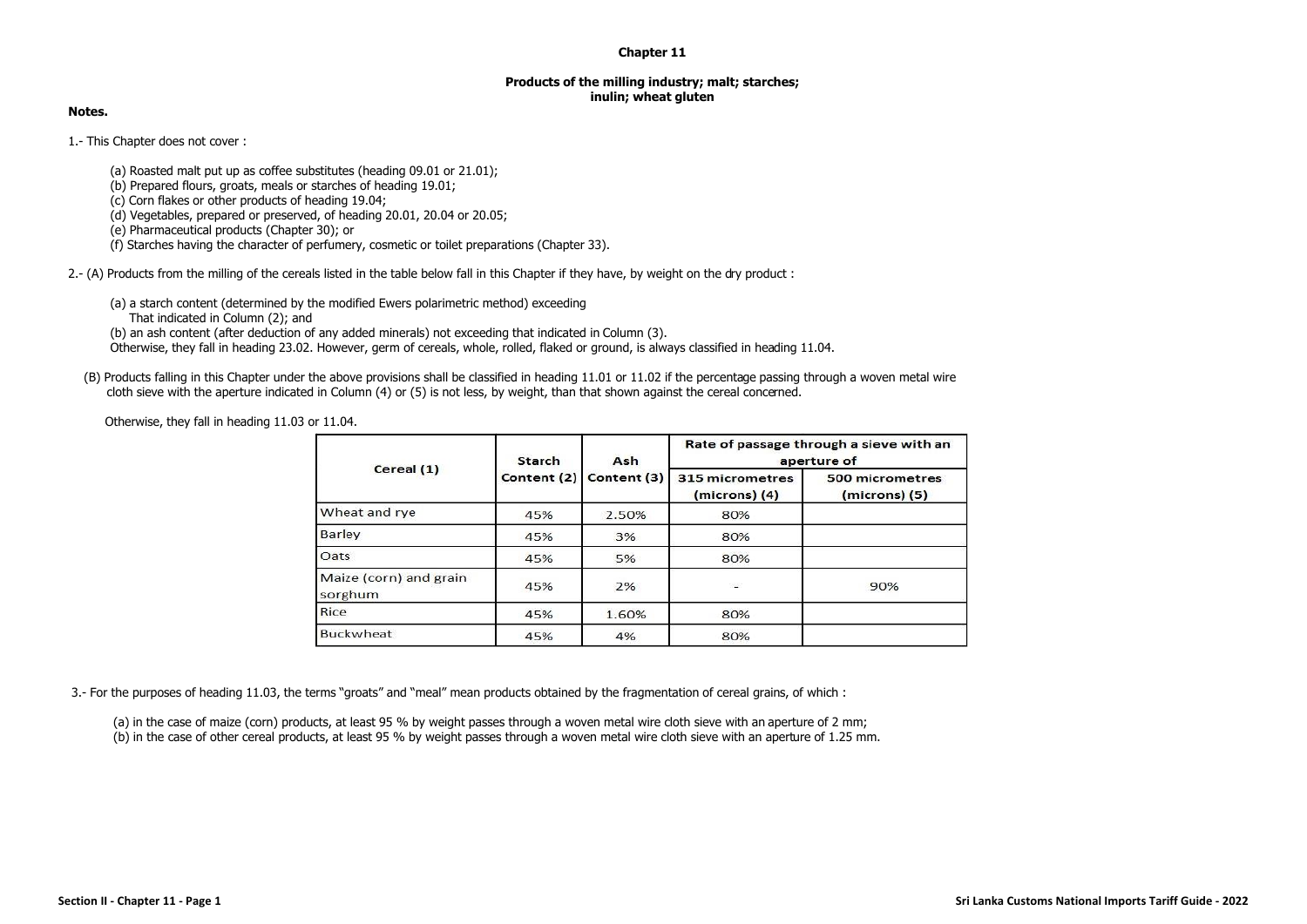| <b>HS Hdg</b> | <b>HS Code</b>        | <b>Description</b>                                                                                                                                                                            | Unit | ICL/<br><b>SLSI</b>      |           | <b>Preferential Duty</b> |           |           |    |           |           |           |           |    | Gen<br><b>Duty</b>                                   | <b>VAT</b> | <b>PAL</b> | <b>Cess</b>         | <b>Excise</b><br>(S.P.D) | ${\sf s}$<br>$\mathbf{C}$ |
|---------------|-----------------------|-----------------------------------------------------------------------------------------------------------------------------------------------------------------------------------------------|------|--------------------------|-----------|--------------------------|-----------|-----------|----|-----------|-----------|-----------|-----------|----|------------------------------------------------------|------------|------------|---------------------|--------------------------|---------------------------|
|               |                       |                                                                                                                                                                                               |      |                          | <b>AP</b> | <b>AD</b>                | <b>BN</b> | <b>GT</b> | IN | <b>PK</b> | <b>SA</b> | <b>SF</b> | <b>SD</b> | SG |                                                      |            |            |                     |                          | $\mathbf L$               |
| 11.01         | 1101.00               | <b>Wheat or meslin flour:</b>                                                                                                                                                                 |      |                          |           |                          |           |           |    |           |           |           |           |    |                                                      |            |            |                     |                          |                           |
|               |                       |                                                                                                                                                                                               |      |                          |           |                          |           |           |    |           |           |           |           |    |                                                      |            |            |                     |                          |                           |
|               | 1101.00.10            | --- Of wheat                                                                                                                                                                                  | kg   |                          |           |                          |           |           |    |           |           |           |           |    | 15% or                                               |            |            |                     |                          |                           |
|               |                       |                                                                                                                                                                                               |      |                          |           |                          |           |           |    | Free      |           |           |           |    | $Rs.16/=$                                            | Ex         | 10.0%      |                     |                          |                           |
|               |                       |                                                                                                                                                                                               |      |                          |           |                          |           |           |    |           |           |           |           |    | per kg                                               |            |            |                     |                          |                           |
|               | 1101.00.90            | Other                                                                                                                                                                                         | kg   |                          |           |                          |           |           |    | Free      |           |           |           |    | 15%                                                  | 8%         | 10.0%      |                     |                          |                           |
|               |                       |                                                                                                                                                                                               |      |                          |           |                          |           |           |    |           |           |           |           |    |                                                      |            |            |                     |                          |                           |
| 11.02         |                       | Cereal flours other than of wheat or                                                                                                                                                          |      |                          |           |                          |           |           |    |           |           |           |           |    |                                                      |            |            |                     |                          |                           |
|               |                       | meslin.                                                                                                                                                                                       |      |                          |           |                          |           |           |    |           |           |           |           |    |                                                      |            |            |                     |                          |                           |
|               |                       |                                                                                                                                                                                               |      |                          |           |                          |           |           |    |           |           |           |           |    |                                                      |            |            |                     |                          |                           |
|               | 1102.20.00            | Maize (corn) flour                                                                                                                                                                            | kq   | <b>TS</b>                |           |                          |           |           |    | Free      |           |           |           |    | 15%                                                  | 8%         | 10.0%      | 30%                 |                          |                           |
|               | 1102.90<br>1102.90.10 | Other:<br>Rice flour                                                                                                                                                                          |      |                          |           |                          |           |           |    |           |           |           |           |    | $Rs.15/=$                                            |            |            |                     |                          |                           |
|               |                       |                                                                                                                                                                                               | kg   | <b>TS</b>                |           |                          |           |           |    |           |           |           |           |    | per kg                                               | 8%         | 10.0%      | 15%                 |                          |                           |
|               | 1102.90.20            | Kurakkan (Eleusine coracana spp.) flour                                                                                                                                                       | Kg   | $\overline{\text{TS}}$   |           |                          |           |           |    |           |           |           |           |    | 15%                                                  | 8%         | 10.0%      | 15%                 |                          | $\ast$                    |
|               | 1102.90.30            | Rye flour                                                                                                                                                                                     | Kg   | $\overline{\mathsf{TS}}$ |           |                          |           |           |    | Free      |           |           |           |    | 15%                                                  | 8%         | 10.0%      | 15%                 |                          |                           |
|               | 1102.90.90            | Other                                                                                                                                                                                         | ka   | $\overline{\text{TS}}$   |           |                          |           |           |    |           |           |           |           |    | 15%                                                  | 8%         | 10.0%      | 30%                 |                          |                           |
|               |                       |                                                                                                                                                                                               |      |                          |           |                          |           |           |    |           |           |           |           |    |                                                      |            |            |                     |                          |                           |
| 11.03         |                       | Cereal groats, meal and pellets.                                                                                                                                                              |      |                          |           |                          |           |           |    |           |           |           |           |    |                                                      |            |            |                     |                          |                           |
|               |                       |                                                                                                                                                                                               |      |                          |           |                          |           |           |    |           |           |           |           |    |                                                      |            |            |                     |                          |                           |
|               |                       | Groats and meal :                                                                                                                                                                             |      |                          |           |                          |           |           |    |           |           |           |           |    |                                                      |            |            |                     |                          |                           |
|               | 1103.11.00            | Of wheat                                                                                                                                                                                      | kg   | <b>TS</b>                |           |                          |           |           |    | Free      |           |           |           |    | 15%                                                  | 8%         | 10.0%      | 30%                 |                          |                           |
|               | 1103.13.00            | Of maize (corn)                                                                                                                                                                               | kg   | $\overline{\text{TS}}$   |           |                          |           |           |    | Free      |           |           |           |    | 15%                                                  |            | 8% 10.0%   | 15%                 |                          |                           |
|               | 1103.19.00            | Of other cereals                                                                                                                                                                              | kg   |                          |           |                          |           |           |    |           |           |           |           |    | 15% or                                               |            |            | 30% or              |                          |                           |
|               |                       |                                                                                                                                                                                               |      | <b>TS</b>                |           |                          |           |           |    | Free      |           |           |           |    | $Rs.39/=$                                            | 8%         | 10.0%      | $Rs.78/=$           |                          |                           |
|               | 1103.20.00            | Pellets                                                                                                                                                                                       | kq   | <b>TS</b>                |           |                          |           |           |    | Free      |           |           |           |    | per kg<br>15%                                        | 8%         | $10.0\%$   | per kg<br>15%       |                          |                           |
|               |                       |                                                                                                                                                                                               |      |                          |           |                          |           |           |    |           |           |           |           |    |                                                      |            |            |                     |                          |                           |
| 11.04         |                       | Cereal grains otherwise worked (for<br>example, hulled, rolled, flaked, pearled,<br>sliced or kibbled), except rice of<br>heading 10.06; germ of cereals, whole,<br>rolled, flaked or ground. |      |                          |           |                          |           |           |    |           |           |           |           |    |                                                      |            |            |                     |                          |                           |
|               |                       |                                                                                                                                                                                               |      |                          |           |                          |           |           |    |           |           |           |           |    |                                                      |            |            |                     |                          |                           |
|               |                       | Rolled or flaked grains :                                                                                                                                                                     |      |                          |           |                          |           |           |    |           |           |           |           |    |                                                      |            |            |                     |                          |                           |
|               | 1104.12.00            | Of oats                                                                                                                                                                                       | kg   | L                        |           |                          |           |           |    | Free      |           |           |           |    | 15% or<br>Rs. 50/= $8\%$   10.0%   Rs.67/=<br>per kg |            |            | 30% or<br>per kg    |                          |                           |
|               | 1104.19.00            | Of other cereals                                                                                                                                                                              | kg   | L                        |           |                          |           |           |    | Free      |           |           |           |    | 15% or<br>$Rs. 25/=$                                 | 8%         | 10.0%      | 30% or<br>$Rs.31/=$ |                          |                           |
|               |                       | Other worked grains (for example, hulled,                                                                                                                                                     |      |                          |           |                          |           |           |    |           |           |           |           |    | per kg                                               |            |            | per kg              |                          |                           |
|               |                       | pearled, sliced or kibbled) :                                                                                                                                                                 |      |                          |           |                          |           |           |    |           |           |           |           |    |                                                      |            |            |                     |                          |                           |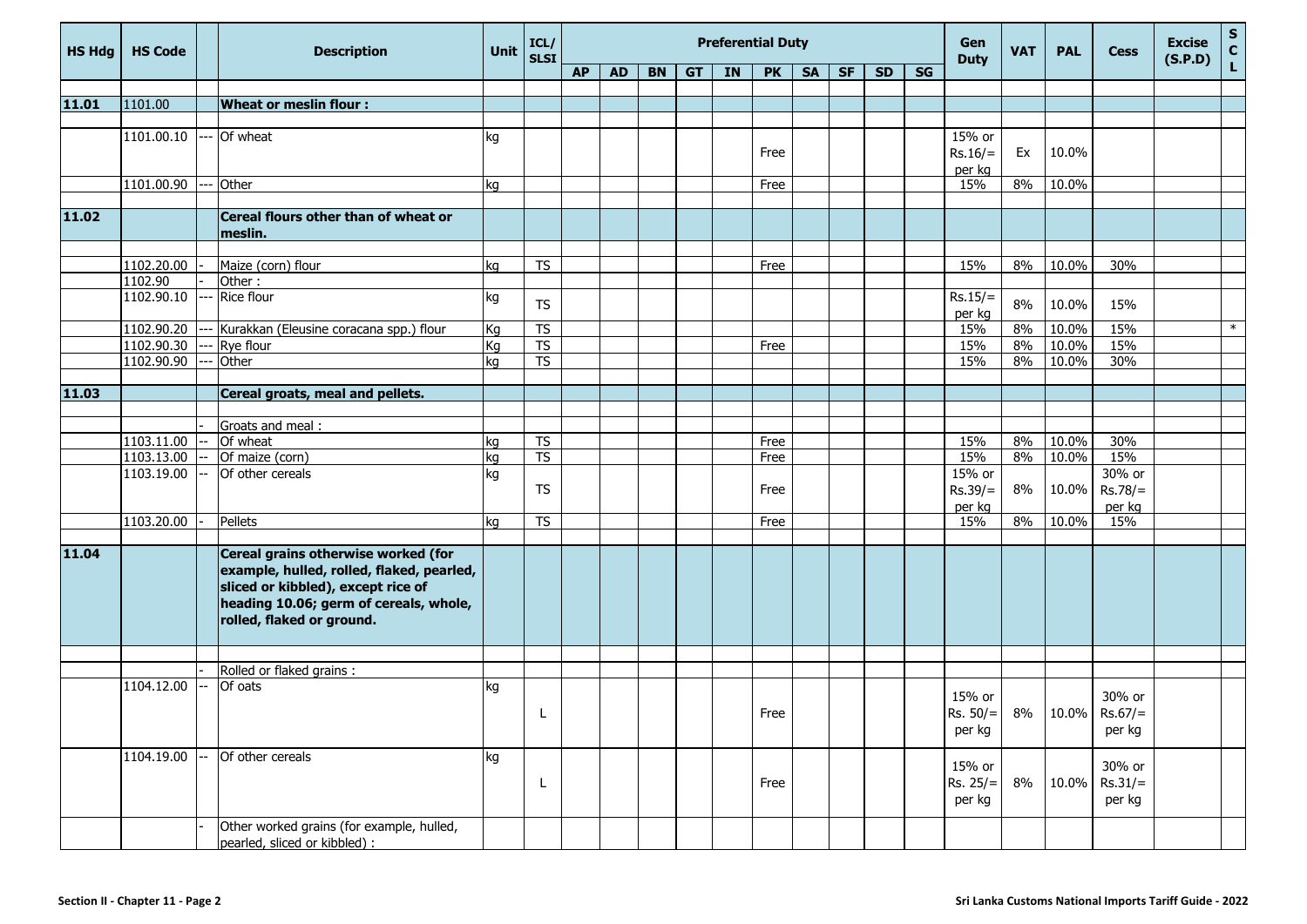| HS Hdg | <b>HS Code</b>        | <b>Description</b>                                                      | Unit | ICL/<br><b>SLSI</b> |           | <b>Preferential Duty</b> |           |           |    |           |           |           |           |    | Gen<br><b>Duty</b> | <b>VAT</b> | <b>PAL</b> | <b>Cess</b>    | <b>Excise</b><br>(S.P.D) | $S_{C}$ |
|--------|-----------------------|-------------------------------------------------------------------------|------|---------------------|-----------|--------------------------|-----------|-----------|----|-----------|-----------|-----------|-----------|----|--------------------|------------|------------|----------------|--------------------------|---------|
|        |                       |                                                                         |      |                     | <b>AP</b> | <b>AD</b>                | <b>BN</b> | <b>GT</b> | IN | <b>PK</b> | <b>SA</b> | <b>SF</b> | <b>SD</b> | SG |                    |            |            |                |                          | L       |
|        | 1104.22.00            | Of oats                                                                 | kg   |                     |           |                          |           |           |    |           |           |           |           |    |                    |            |            |                |                          |         |
|        |                       |                                                                         |      |                     |           |                          |           |           |    |           |           |           |           |    | 15% or             |            |            | 30% or         |                          |         |
|        |                       |                                                                         |      | L                   |           |                          |           |           |    | Free      |           |           |           |    | $Rs. 45/=$         | 8%         | 10.0%      | $Rs.59/=$      |                          |         |
|        |                       |                                                                         |      |                     |           |                          |           |           |    |           |           |           |           |    | per kg             |            |            | per kg         |                          |         |
|        | 1104.23.00            | Of maize (corn)                                                         | kg   |                     |           |                          |           |           |    |           |           |           |           |    | 15% or             |            |            | 30% or         |                          |         |
|        |                       |                                                                         |      | L                   |           |                          |           |           |    | Free      |           |           |           |    | Rs.<br>270/        | 8%         |            | 10.0% Rs.359/= |                          |         |
|        |                       |                                                                         |      |                     |           |                          |           |           |    |           |           |           |           |    | per kg             |            |            | per kg         |                          |         |
|        | 1104.29.00            | Of other cereals                                                        | kg   |                     |           |                          |           |           |    |           |           |           |           |    | 15% or             |            |            | 30% or         |                          |         |
|        |                       |                                                                         |      | L                   |           |                          |           |           |    | Free      |           |           |           |    | $Rs. 40/=$         | 8%         | 10.0%      | $Rs.47/=$      |                          |         |
|        |                       |                                                                         |      |                     |           |                          |           |           |    |           |           |           |           |    | per kg             |            |            | per kg         |                          |         |
|        | 1104.30.00            |                                                                         |      |                     |           |                          |           |           |    |           |           |           |           |    | 15% or             |            |            | 30% or         |                          |         |
|        |                       | Germ of cereals, whole, rolled, flaked or<br>ground                     | kg   | L                   |           |                          |           |           |    | Free      |           |           |           |    | Rs. 25/-           | 8%         | 10.0%      | $Rs.33/=$      |                          |         |
|        |                       |                                                                         |      |                     |           |                          |           |           |    |           |           |           |           |    | per kg             |            |            | per kg         |                          |         |
|        |                       |                                                                         |      |                     |           |                          |           |           |    |           |           |           |           |    |                    |            |            |                |                          |         |
| 11.05  |                       | Flour, meal, powder, flakes, granules                                   |      |                     |           |                          |           |           |    |           |           |           |           |    |                    |            |            |                |                          |         |
|        |                       | and pellets of potatoes.                                                |      |                     |           |                          |           |           |    |           |           |           |           |    |                    |            |            |                |                          |         |
|        | 1105.10.00            | Flour, meal and powder                                                  | kg   |                     |           |                          |           |           |    |           |           |           |           |    | 15% or             |            |            | 20% or         |                          |         |
|        |                       |                                                                         |      | L                   |           |                          |           |           |    | Free      |           |           |           |    | $Rs. 10/=$         | 8%         | 10.0%      | $Rs.7/=$       |                          |         |
|        |                       |                                                                         |      |                     |           |                          |           |           |    |           |           |           |           |    | per kg             |            |            | per kg         |                          |         |
|        | 1105.20.00            | Flakes, granules and pellets                                            | kg   |                     |           |                          |           |           |    |           |           |           |           |    | 15% or             |            |            | 20% or         |                          |         |
|        |                       |                                                                         |      | L                   |           |                          |           |           |    | Free      |           |           |           |    | $Rs. 60/=$         | 8%         | 10.0%      | $Rs.41/=$      |                          |         |
|        |                       |                                                                         |      |                     |           |                          |           |           |    |           |           |           |           |    | per kg             |            |            | per kg         |                          |         |
|        |                       |                                                                         |      |                     |           |                          |           |           |    |           |           |           |           |    |                    |            |            |                |                          |         |
| 11.06  |                       | Flour, meal and powder of the dried<br>leguminous vegetables of heading |      |                     |           |                          |           |           |    |           |           |           |           |    |                    |            |            |                |                          |         |
|        |                       | 07.13, of sago or of roots or tubers of                                 |      |                     |           |                          |           |           |    |           |           |           |           |    |                    |            |            |                |                          |         |
|        |                       | heading 07.14 or of the products of                                     |      |                     |           |                          |           |           |    |           |           |           |           |    |                    |            |            |                |                          |         |
|        |                       | Chapter 8.                                                              |      |                     |           |                          |           |           |    |           |           |           |           |    |                    |            |            |                |                          |         |
|        |                       |                                                                         |      |                     |           |                          |           |           |    |           |           |           |           |    |                    |            |            |                |                          |         |
|        |                       |                                                                         |      |                     |           |                          |           |           |    |           |           |           |           |    |                    |            |            |                |                          |         |
|        |                       |                                                                         |      |                     |           |                          |           |           |    |           |           |           |           |    |                    |            |            |                |                          |         |
|        | 1106.10               | Of the dried leguminous vegetables of<br>heading 07.13 :                |      |                     |           |                          |           |           |    |           |           |           |           |    |                    |            |            |                |                          |         |
|        | 1106.10.10            | Black-gram flour                                                        | kg   | <b>TS</b>           |           |                          |           |           |    | Free      |           |           |           |    | 15%                | 8%         | $10.0\%$   |                |                          | $\ast$  |
|        | 1106.10.90            | Other                                                                   | kg   | <b>TS</b>           |           |                          |           |           |    | Free      |           |           |           |    | 15%                | 8%         | 10.0%      | 20%            |                          |         |
|        | 1106.20               | Of sago or of roots or tubers of heading                                |      |                     |           |                          |           |           |    |           |           |           |           |    |                    |            |            |                |                          |         |
|        |                       | 07.14:                                                                  |      |                     |           |                          |           |           |    |           |           |           |           |    |                    |            |            |                |                          |         |
|        | 1106.20.10            | Arrowroot                                                               | kg   | TS                  |           |                          |           |           |    | Free      |           |           |           |    | Free<br>15%        |            | 8% 10.0%   | 10%            |                          |         |
|        | 1106.20.90<br>1106.30 | Other<br>Of the products of Chapter 8:                                  | kg   |                     |           |                          |           |           |    | Free      |           |           |           |    |                    |            | 8% 10.0%   | 20%            |                          |         |
|        | 1106.30.10            | Dried coconut kernel, ground or powdered                                | kg   |                     |           |                          |           |           |    |           |           |           |           |    |                    |            |            |                |                          |         |
|        |                       | after extracting oil                                                    |      | <b>TS</b>           |           |                          |           |           |    | Free      |           |           |           |    | 15%                |            | 8% 10.0%   | 20%            |                          |         |
|        | 1106.30.90 --- Other  |                                                                         | kg   | TS                  |           |                          |           |           |    | Free      |           |           |           |    | 15%                |            | 8% 10.0%   | 20%            |                          |         |